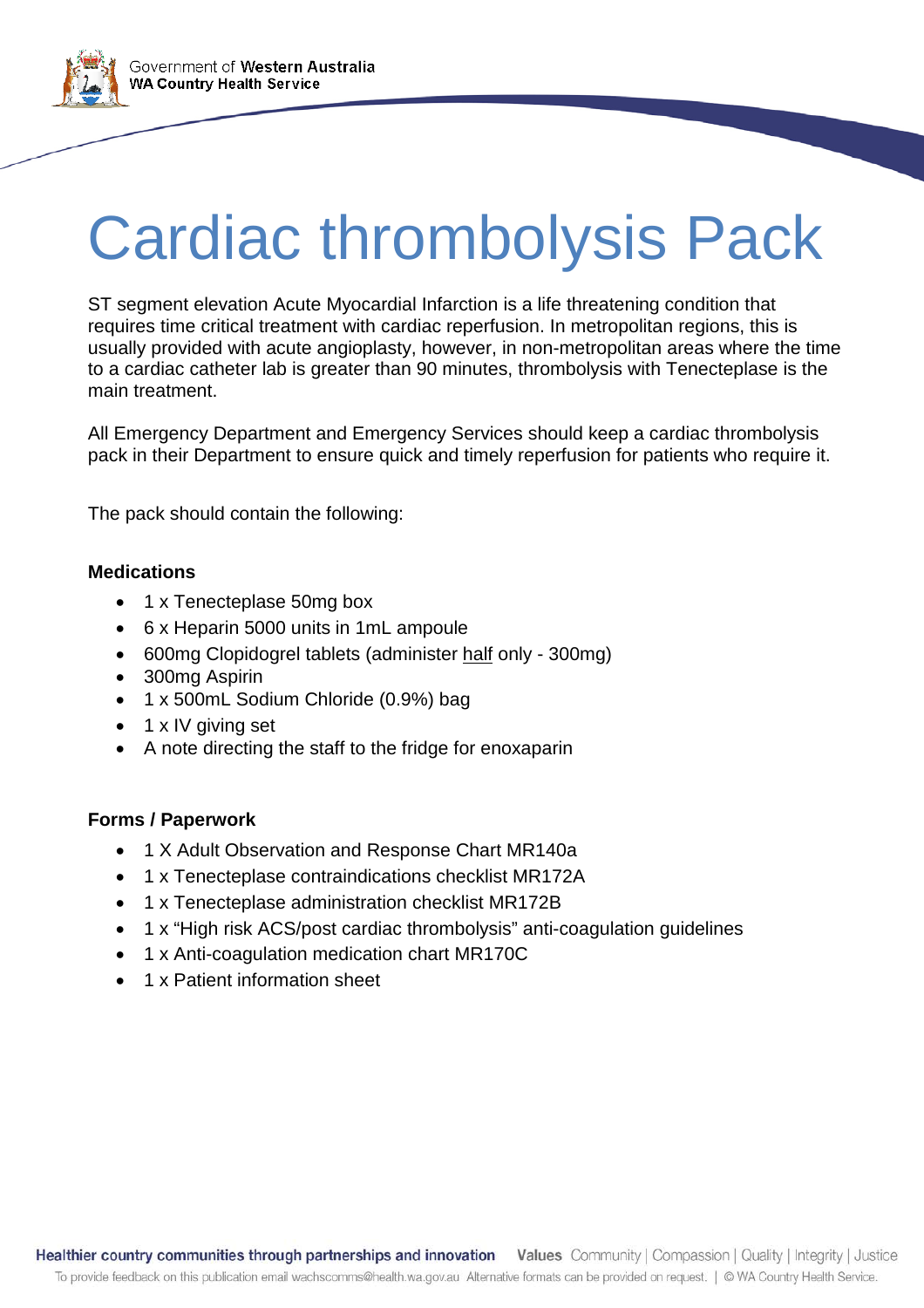|                                             | Surname        | UMRN / MRN |           |
|---------------------------------------------|----------------|------------|-----------|
| Hospital / Health Service                   |                |            |           |
| <b>Tenecteplase</b>                         | Given Name     | <b>DOB</b> | Gender    |
| <b>Contraindication</b><br><b>Checklist</b> | <b>Address</b> |            | Post Code |
|                                             |                | Telephone  |           |
| Ward:                                       |                |            |           |
| Doctor:                                     |                |            |           |

|    | ABSOLUTE CONTRAINDICATIONS TO TENECTEPLASE                                                                           | <b>YES</b>                  | <b>NO</b>         |  |  |  |
|----|----------------------------------------------------------------------------------------------------------------------|-----------------------------|-------------------|--|--|--|
| 1. | Patient has known allergy / hypersensitivity / adverse reaction to Thrombolytic                                      |                             |                   |  |  |  |
|    | agents or Gentamicin                                                                                                 |                             |                   |  |  |  |
|    | <b>Risk of Bleeding</b>                                                                                              |                             |                   |  |  |  |
|    | Active or recent internal bleeding <14 days (excluding menstruation)                                                 | $\mathcal{C}^{\mathcal{A}}$ |                   |  |  |  |
| 2. | Significant closed head trauma, facial trauma or other severe trauma<br>$\bullet$<br>within past 3 months            | П                           | $\mathbf{I}$      |  |  |  |
|    | Suspected aortic dissection or pericarditis<br>$\bullet$                                                             | $\overline{\phantom{a}}$    | П                 |  |  |  |
|    | <b>Risk of Intracranial Haemorrhage</b>                                                                              |                             |                   |  |  |  |
|    | Recent (within 2 months) intracranial or intraspinal surgery                                                         |                             |                   |  |  |  |
|    | Any prior intracranial haemorrhage<br>$\bullet$                                                                      | $\Box$                      |                   |  |  |  |
|    | · Ischemic stroke within the past 2 to 6 months or previous<br>$\bullet$                                             |                             |                   |  |  |  |
| 3. | haemorrhagic stroke                                                                                                  | $\mathsf{L}$                | $\Box$            |  |  |  |
|    | Known<br>structural<br>cerebral vascular<br>lesion<br>(i.e.<br>Arteriovenous<br>$\bullet$<br>malformation, aneurysm) | $\Box$                      | $\mathsf{L}$      |  |  |  |
|    | Known malignant intracranial or intraspinal neoplasm (primary or<br>$\bullet$<br>metastatic)                         | П                           | <b>T</b>          |  |  |  |
|    | Known severe bleeding disorder                                                                                       | $\Box$                      |                   |  |  |  |
|    | RELATIVE CONTRAINDICATIONS TO TENECTEPLASE                                                                           | <b>YES</b>                  | <b>NO</b>         |  |  |  |
|    | <b>Risk of Bleeding</b>                                                                                              |                             |                   |  |  |  |
|    | Patient on Warfarin - only thrombolyse if INR < 2.0<br>$\bullet$                                                     |                             |                   |  |  |  |
|    | Non-compressible vascular punctures < 10 days i.e recent CVAD<br>$\bullet$                                           | П                           |                   |  |  |  |
| 4. | Recent major surgery (< 3 weeks)<br>$\bullet$                                                                        |                             |                   |  |  |  |
|    | Traumatic or prolonged CPR (>10 minutes)<br>$\bullet$                                                                | $\Box$                      | $\vert \ \ \vert$ |  |  |  |
|    | Recent internal bleeding (2 to 4 weeks prior)<br>$\bullet$                                                           |                             |                   |  |  |  |
|    | Risk of Intracranial Haemorrhage                                                                                     |                             |                   |  |  |  |
|    | History of chronic, severe, poorly controlled hypertension<br>$\bullet$                                              | $\Box$                      | $\Box$            |  |  |  |
| 5. | Severe uncontrolled hypertension on presentation (systolic >180 mmHg or                                              |                             |                   |  |  |  |
|    | diastolic >130 mmHg)                                                                                                 | $\Box$                      |                   |  |  |  |
|    | Ischemic stroke > 3 months ago<br>$\bullet$                                                                          | $\Box$                      |                   |  |  |  |
|    | Dementia or known intracranial pathology<br>$\bullet$                                                                | $\Box$                      | П                 |  |  |  |
|    | <b>Other</b>                                                                                                         |                             |                   |  |  |  |
|    | Pregnancy                                                                                                            |                             |                   |  |  |  |
|    | Previous TIA<br>$\bullet$                                                                                            |                             |                   |  |  |  |
|    | Haemorrhagic ophthalmic conditions<br>$\bullet$                                                                      | $\Box$                      |                   |  |  |  |
|    | History of headaches<br>$\bullet$                                                                                    | $\mathsf{L}$                |                   |  |  |  |
| 6. | Previous Streprokinase / Alterplase / Reteplase treatment (>5 days<br>$\bullet$                                      |                             |                   |  |  |  |
|    | prior) or allergy to these agents                                                                                    | $\Box$                      | $\Box$            |  |  |  |
|    | Active peptic ulcer, or other ulcerative conditions (i.e. Crohn's<br>$\bullet$<br>Disease)                           | $\Box$                      |                   |  |  |  |
|    | Age >75 years<br>$\bullet$                                                                                           |                             |                   |  |  |  |
|    | Advanced kidney or liver disease<br>$\bullet$                                                                        |                             |                   |  |  |  |
| 7. | IF NO TO ALL QUESTIONS, PROCEED TO MR172B TENECTEPLASE ADMINISTRATION<br><b>CHECKLIST</b>                            |                             |                   |  |  |  |
|    |                                                                                                                      |                             |                   |  |  |  |

DATE: \_\_\_\_\_\_\_\_\_\_\_\_\_ TIME: \_\_\_\_\_\_\_\_\_\_\_\_\_\_\_

NAME: \_\_\_\_\_\_\_\_\_\_\_\_\_\_\_\_\_\_\_\_\_ SIGNATURE: \_\_\_\_\_\_\_\_\_\_\_\_\_\_\_\_\_\_ DESIGNATION: \_\_\_\_\_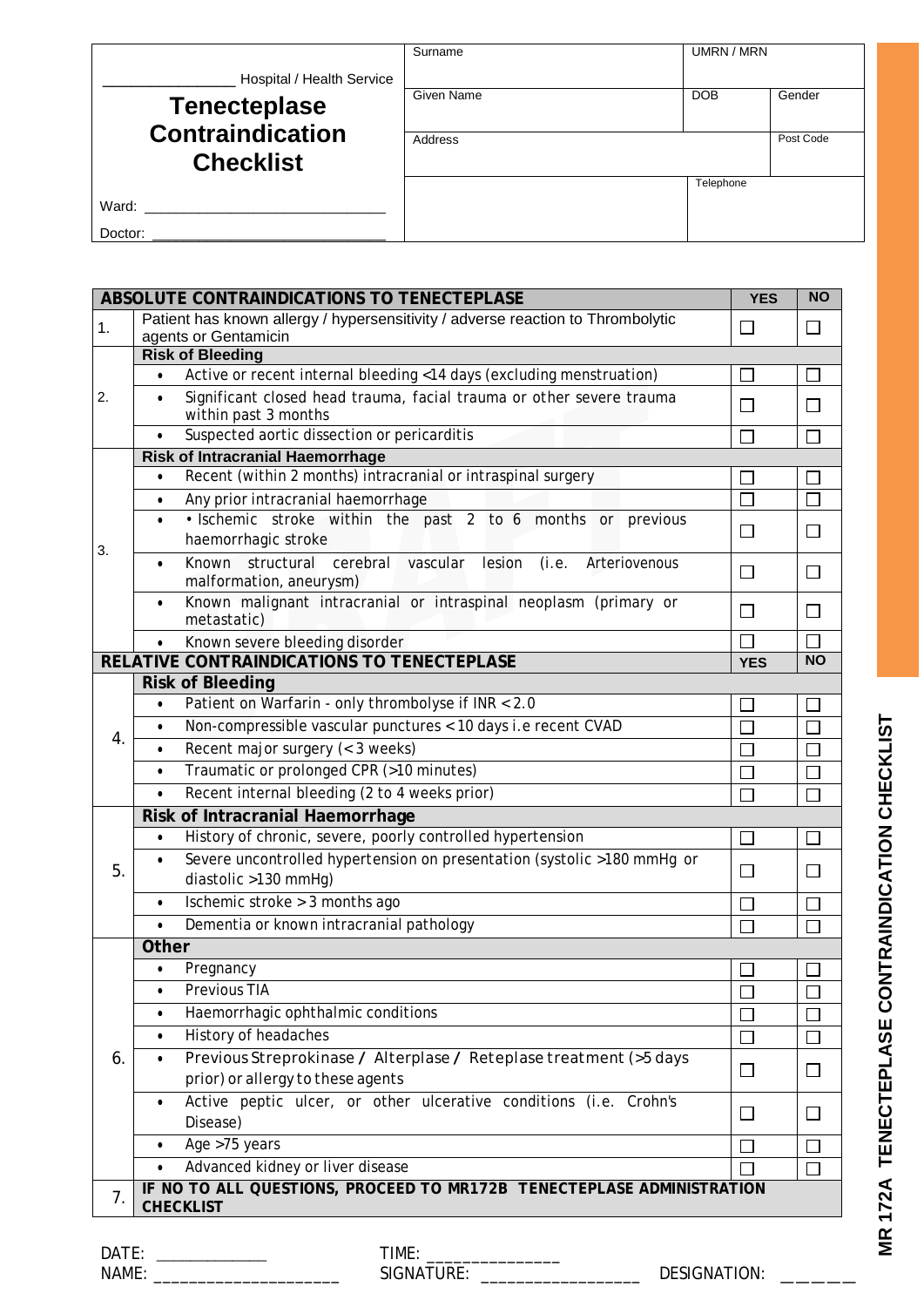| Hospital / Health Service       | Surname    | UMRN / MRN |           |
|---------------------------------|------------|------------|-----------|
| <b>Tenecteplase</b>             | Given Name | <b>DOB</b> | Gender    |
| <b>Administration Checklist</b> | Address    |            | Post Code |
| Ward:                           |            | Telephone  |           |
| Doctor:                         |            |            |           |

*The prescribing medical officer (MO) will remain contactable by phone during the administration of Tenecteplase and in the post administration phase.*

*If the administering registered Nurse (RN) is not able to interpret cardiac rhythms/12 lead ECG, discuss with MO the risk/benefit of administrating thrombolysis. All changes to be immediately sent to MO for review within 10 minutes*

|                       |                                                                                                                                                                                                                                                                                                                                                                                                                                    |                     | <b>PRE-ADMINISTRATION</b> |               |        | <b>Yes</b> |
|-----------------------|------------------------------------------------------------------------------------------------------------------------------------------------------------------------------------------------------------------------------------------------------------------------------------------------------------------------------------------------------------------------------------------------------------------------------------|---------------------|---------------------------|---------------|--------|------------|
| 1.                    | Move patient to resuscitation area. The RN caring for patient must have Basic Life Support and<br>AED Defibrillation Competency. Where possible also an Advanced Life Support Competency.                                                                                                                                                                                                                                          |                     |                           |               |        | $\Box$     |
| 2.                    | Ensure STEMI diagnosis has been made by MO and documented on the 12 lead ECG and<br>labelled "Pre-Tenecteplase"                                                                                                                                                                                                                                                                                                                    |                     |                           |               | $\Box$ |            |
| 3.                    | Complete Tenecteplase Contraindications Checklist (MR172A). If any contraindications, RN<br>URGENTLY discuss with appropriate MO (or FACEM/ ETS or cardiologist)                                                                                                                                                                                                                                                                   |                     |                           |               |        | $\Box$     |
| 4.                    | Confirm patient states symptoms of chest pain started less than 12 hours ago. If onset >12 hours<br>ago, MO to URGENTLY discuss with cardiologist regarding further management                                                                                                                                                                                                                                                     |                     |                           |               |        | $\Box$     |
| 5.                    | Perform baseline urinalysis for haematuria if patient able to void                                                                                                                                                                                                                                                                                                                                                                 |                     |                           |               |        | $\Box$     |
| 6.                    | Establish IV access x 2 (dedicated line for Tenecteplase)                                                                                                                                                                                                                                                                                                                                                                          |                     |                           |               |        | $\Box$     |
| 7.                    | Collect bloods. FBC, U&E, BGL, APTT, INR are recommended (if testing is available)                                                                                                                                                                                                                                                                                                                                                 |                     |                           |               |        | □          |
| 8.                    | Undertake a baseline head to toe assessment. Apply pressure dressings to all existing puncture<br>sites and superficial wounds                                                                                                                                                                                                                                                                                                     |                     |                           |               |        | $\Box$     |
| 9.                    | Lie patient 0-30 degrees (semi-fowler) if possible                                                                                                                                                                                                                                                                                                                                                                                 |                     |                           |               |        | $\Box$     |
| 10.                   | Consider ongoing pain relief/ antiemetic -discuss with MO for prescription, check medications as<br>per WACHS Medication Policy and document appropriately                                                                                                                                                                                                                                                                         |                     |                           |               |        | $\Box$     |
| 11.                   | Ensure patient has been administered Aspirin 300mg PO( unless contraindicated) and<br>documented on NIMC                                                                                                                                                                                                                                                                                                                           |                     |                           | $\Box$        |        |            |
| 12.                   | Ensure the following drugs used for treatment of advanced life support or reperfusion arrhythmias<br>are readily available. ONLY to be given as per Medical Officer order or as part of ALS algorithm.<br>Adrenaline 1mg IV as per Advanced Life Support ARC guidelines cardiac arrest protocol<br>Atropine IV 300-600 micrograms for symptomatic bradycardia<br>Amiodarone 300mg IV for ventricular tachyarrhythmias<br>$\bullet$ |                     |                           |               | П      |            |
| 13.                   | Prepare anticoagulant therapy as per MO order (verbal or faxed) as per the WA Anticoagulation<br>Medication Chart (MR170c), the "High risk ACS/post cardiac thrombolysis anticoagulation<br>guidelines" and 17 and 19 of this Tenecteplase administration check list.                                                                                                                                                              |                     |                           | $\Box$        |        |            |
|                       | Prepare Tenecteplase dosage. Protect from light.                                                                                                                                                                                                                                                                                                                                                                                   |                     |                           |               |        |            |
|                       | Weight                                                                                                                                                                                                                                                                                                                                                                                                                             | <b>Tenecteplase</b> | <b>Tenecteplase</b>       | <b>Volume</b> |        |            |
|                       | < 60kgs                                                                                                                                                                                                                                                                                                                                                                                                                            | 6,000 units         | 30 <sub>mg</sub>          | 6mL           |        |            |
| 14.                   | $60 - 70$ kgs                                                                                                                                                                                                                                                                                                                                                                                                                      | 7,000 units         | 35 <sub>mg</sub>          | 7mL           |        | $\Box$     |
|                       | $70 - 80$ kgs                                                                                                                                                                                                                                                                                                                                                                                                                      | 8,000 units         | 40 <sub>mg</sub>          | 8mL           |        |            |
|                       | 80 - 90kgs                                                                                                                                                                                                                                                                                                                                                                                                                         | 9,000 units         | 45 <sub>mg</sub>          | 9mL           |        |            |
|                       | >90kgs                                                                                                                                                                                                                                                                                                                                                                                                                             | 10,000 units        | 50 <sub>mg</sub>          | 10mL          |        |            |
| <b>ADMINISTRATION</b> |                                                                                                                                                                                                                                                                                                                                                                                                                                    |                     |                           |               |        |            |
| 15.                   | Flush IV cannula with 10mLs 0.9% Sodium Chloride                                                                                                                                                                                                                                                                                                                                                                                   |                     |                           |               | $\Box$ |            |
| 16.                   | Administer weight based dose of Tenecteplase as IV bolus over 10 seconds<br>Do not administer into a line containing glucose                                                                                                                                                                                                                                                                                                       |                     |                           |               | $\Box$ |            |

MR 172B TENECTEPLASE ADMINISTRATION CHECKLIST **MR 172B TENECTEPLASE ADMINISTRATION CHECKLIST**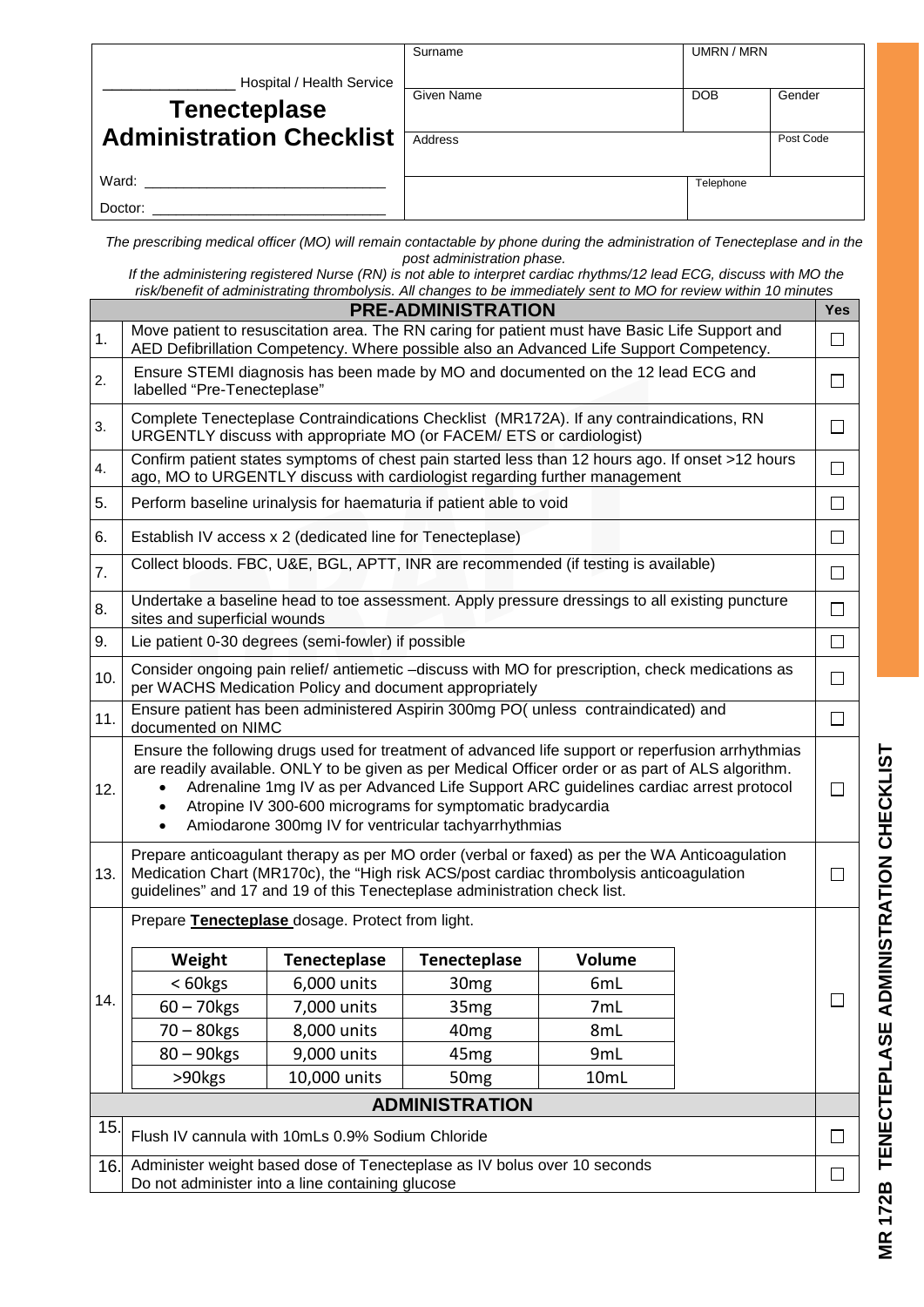|     |                                                                                                                                                                                                                                                                                                                                                                                                                                                                                                                                                                                                                                                                                                                                                                                                                                                                                                                                  | Surname                    |  | <b>UMRN / MRN</b>   |              |
|-----|----------------------------------------------------------------------------------------------------------------------------------------------------------------------------------------------------------------------------------------------------------------------------------------------------------------------------------------------------------------------------------------------------------------------------------------------------------------------------------------------------------------------------------------------------------------------------------------------------------------------------------------------------------------------------------------------------------------------------------------------------------------------------------------------------------------------------------------------------------------------------------------------------------------------------------|----------------------------|--|---------------------|--------------|
|     | Hospital / Health Service                                                                                                                                                                                                                                                                                                                                                                                                                                                                                                                                                                                                                                                                                                                                                                                                                                                                                                        |                            |  |                     |              |
|     | <b>Tenecteplase</b>                                                                                                                                                                                                                                                                                                                                                                                                                                                                                                                                                                                                                                                                                                                                                                                                                                                                                                              | Given Name                 |  | <b>DOB</b>          | Gender       |
|     | <b>Administration Checklist</b>                                                                                                                                                                                                                                                                                                                                                                                                                                                                                                                                                                                                                                                                                                                                                                                                                                                                                                  | Address                    |  |                     | Post Code    |
|     |                                                                                                                                                                                                                                                                                                                                                                                                                                                                                                                                                                                                                                                                                                                                                                                                                                                                                                                                  |                            |  |                     |              |
|     | Doctor:                                                                                                                                                                                                                                                                                                                                                                                                                                                                                                                                                                                                                                                                                                                                                                                                                                                                                                                          |                            |  | Telephone           |              |
|     |                                                                                                                                                                                                                                                                                                                                                                                                                                                                                                                                                                                                                                                                                                                                                                                                                                                                                                                                  |                            |  |                     |              |
|     | Between 15 minutes before and 30 minutes after Tenecteplase administration, administer<br>enoxaparin OR heparin. If expected time to functioning cardiac catheterisation laboratory is less<br>than 6 hours AND APTT monitoring is available, use heparin.<br>Enoxaparin Dosing (do not administer if using heparin)<br>if the patient is <75 years and there is no renal impairment (creatinine clearance is $\geq$ 30<br>ml/minute).                                                                                                                                                                                                                                                                                                                                                                                                                                                                                           |                            |  |                     |              |
| 17. | Single IV bolus dose of 30 mg into a separate IV line<br>Plus SUBCUTANEOUSLY 1mg/kg to a maximum of 100mg<br>$\circ$<br>If the patient is $\geq$ 75 years, administer 0.75mg/kg ( to a maximum of 75mg) subcut stat<br>If the patient has renal impairment (creatinine clearance <30 ml/ minute) administer<br>1mg/kg (to a maximum of 100mg) subcut stat                                                                                                                                                                                                                                                                                                                                                                                                                                                                                                                                                                        |                            |  |                     |              |
|     | Heparin Dosing (do not administer if using enoxaparin)<br>1. IV Bolus - 60iu/kg IV Heparin (to a maximum 4000iu)<br>2. Followed by infusion 25,000 iu in 500ml 0.9% sodium chloride @ 20ml/hr<br>3. Re-measure APTT within 6 hours of commencing infusion & again within 6 hours of each<br>rate change.                                                                                                                                                                                                                                                                                                                                                                                                                                                                                                                                                                                                                         |                            |  |                     |              |
| 18. | Administer Clopidogrel 300mg PO as ordered by MO 15-30 minutes after Tenecteplase<br>administration                                                                                                                                                                                                                                                                                                                                                                                                                                                                                                                                                                                                                                                                                                                                                                                                                              |                            |  |                     |              |
| 19. | Ensure that ongoing anticoagulation (as per "High risk ACS/post cardiac thrombolysis<br>anticoagulation guidelines") is charted on MR170C                                                                                                                                                                                                                                                                                                                                                                                                                                                                                                                                                                                                                                                                                                                                                                                        |                            |  |                     |              |
|     |                                                                                                                                                                                                                                                                                                                                                                                                                                                                                                                                                                                                                                                                                                                                                                                                                                                                                                                                  | <b>POST-ADMINISTRATION</b> |  |                     |              |
| 20. | <b>Monitoring and Observations</b><br>Continuous cardiac monitoring<br>Record observations on Adult Observation and Response Chart (MR140a). Record<br>observations 10 minutely for one hour, then 30 minutely for two hours then every two<br>hours unless patient condition changes. Observations include pain score and AVPU.<br>Report ongoing chest pain post thrombolysis to MO<br>If AVPU deteriorates, commence neurological status on neurological observation form<br>٠<br>MR147and inform MO promptly<br>Monitor for complications:<br><b>External bleeding</b><br>$\circ$<br>Internal bleeding: check for signs of shock e.g. hypotension and/or fast/ slow heart<br>$\circ$<br>Cardiac rhythm changes, arrhythmias or signs of heart failure (eg new shortness<br>$\circ$<br>of breath)<br>Nausea and vomiting<br>$\circ$<br>Signs of stroke, intra cranial haemorrhage - change in AVPU or neuro status<br>$\circ$ |                            |  |                     |              |
| 21. | <b>ECGs</b><br>Perform ECGs 5 minutes, 30 minutes, 60 minutes and 90 minutes post Tenecteplase or if<br>$\bullet$<br>patient reports any new chest pain.<br>Review ECG (in conjunction with MO) for at least 50% reduction in ST segment elevation<br>compare to pre-Tenecteplase ECG. Discuss with cardiologist if 50% reduction hasn't<br>occurred by 30 minute ECG.                                                                                                                                                                                                                                                                                                                                                                                                                                                                                                                                                           |                            |  |                     | $\sim$       |
| 22. | Prepare patient for transfer to tertiary centre                                                                                                                                                                                                                                                                                                                                                                                                                                                                                                                                                                                                                                                                                                                                                                                                                                                                                  |                            |  |                     | $\Box$       |
| 23. | Draw blood for Troponins at 60 minutes post Tenecteplase administration. Repeat at 4 and 8<br>hours.                                                                                                                                                                                                                                                                                                                                                                                                                                                                                                                                                                                                                                                                                                                                                                                                                             |                            |  |                     | $\mathbf{L}$ |
|     | NAME:                                                                                                                                                                                                                                                                                                                                                                                                                                                                                                                                                                                                                                                                                                                                                                                                                                                                                                                            |                            |  | <b>DESIGNATION:</b> |              |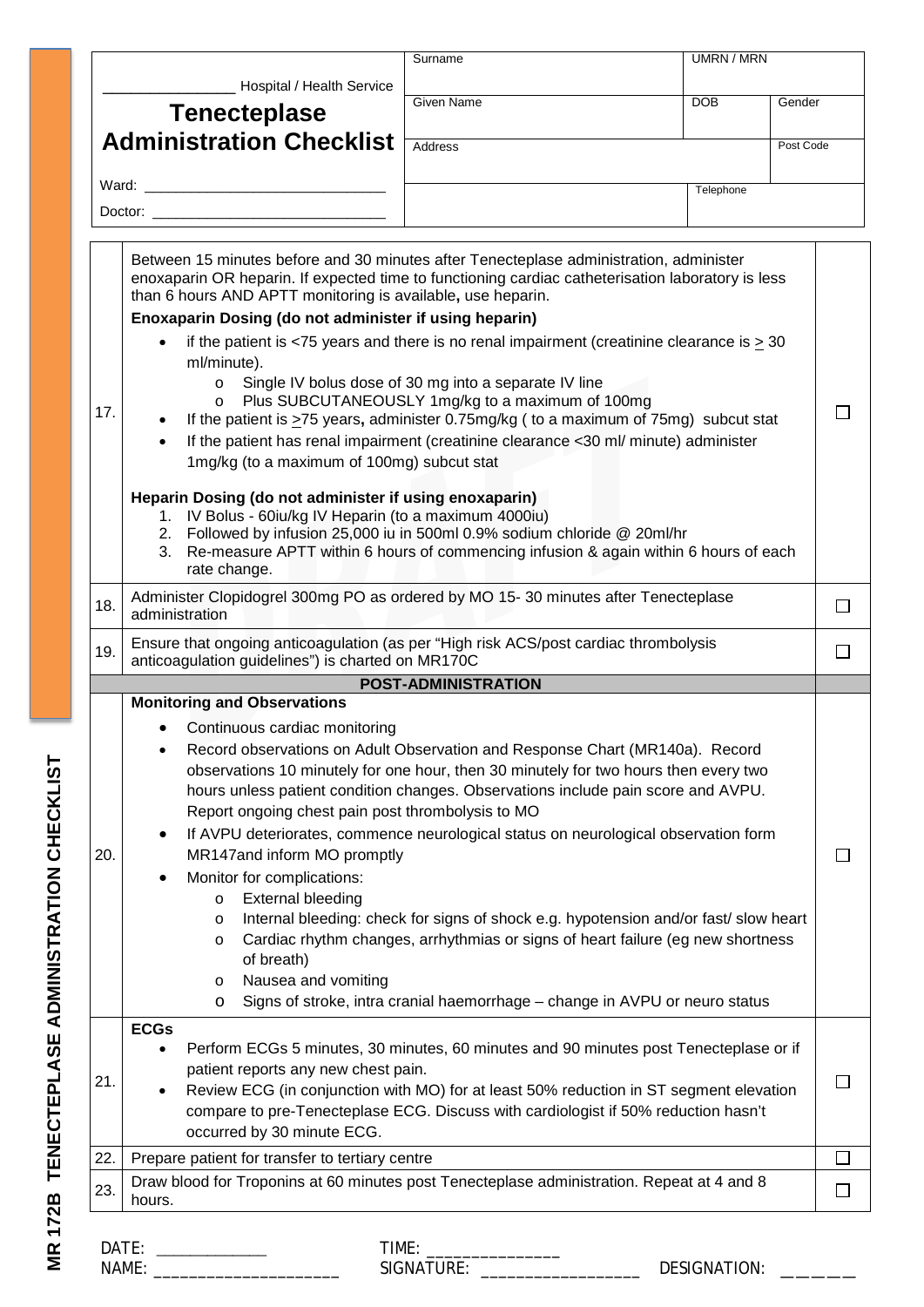

## **High risk ACS/post cardiac thrombolysis anticoagulation guidelines**

Anticoagulation guidelines for patients post cardiac thrombolysis OR high risk ACS (TIMI > 3 or a High Risk Feature).

*Note – all anticoagulation should be prescribed on a WA Anticoagulation Medication Chart (MR170C)*



Healthier country communities through partnerships and innovation Values Community | Compassion | Quality | Integrity | Justice To provide feedback on this publication email wachscomms@health.wa.gov.au Alternative formats can be provided on request. | © WA Country Health Service.